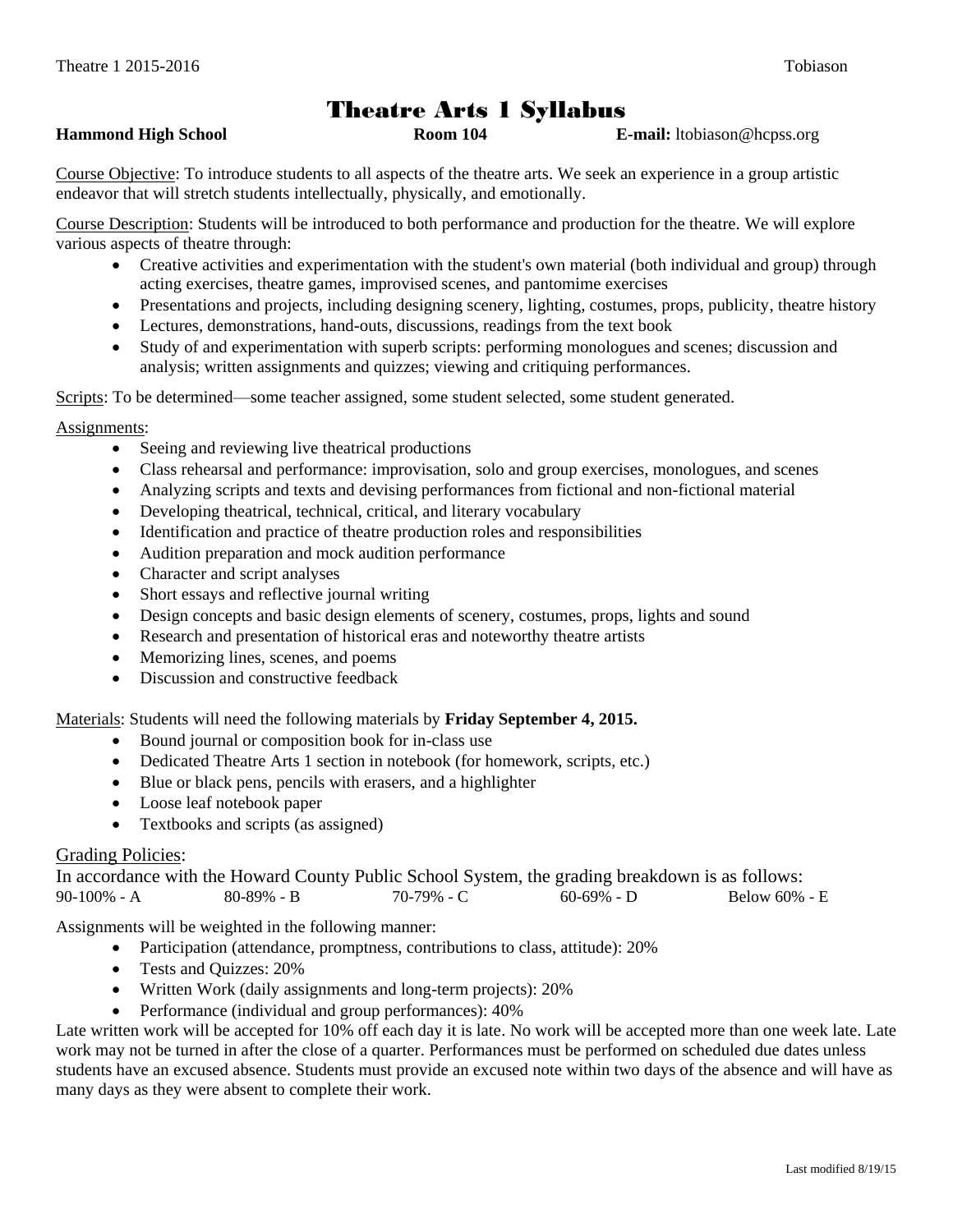#### Policies and Procedures:

Remember that **all school rules apply in this classroom**; no exceptions. My expectation is everyone in this classroom must feel SAFE. Physical and emotional safety can only be achieved through **respect of people, their opinions, and their property**. This is especially important in an environment where our main goals are to share honestly, take risks, and support one another. We will thoroughly discuss what "respect" looks like in our class. If, after this discussion, you have any further questions or concerns, please speak with me.

#### Behavior:

1. Absolutely **no food, drink or gum** in class or the auditorium. Water in clear bottles is allowed.

2. Electronic devices should not be seen or heard in the classroom unless they are a part of instruction.

3. Students should **dress to move**, which means wearing clothing that lets them bend, stretch or sit on the floor. Clothing must also follow the dress code for HCPSS.

4. **Follow directions the first time they are given**.

5. Be **seated and ready to work at the bell** and do not prepare to leave before being dismissed by Mrs. Tobiason.

6. Students must be **quiet and attentive during all student performances**. Proper audience behavior is a necessary component in this course. *Behave as you want your audience to behave when you are onstage.*

7. Students will support the **Core Values of Hammond High School**: Academic Achievement, Diversity, Honesty, Integrity, Perseverance, Personal Responsibility, and Respect.

Consequences: If a student is disrespectful to another person or does not follow the rules for class behavior, he or she will have a verbal conference with Mrs. Tobiason and may need to write a letter of explanation or apology. On the second offense, a detention will be issued and a parent or guardian will be contacted. Any following incidents will be referred to the administration. It is possible that certain behaviors may result in an immediate referral to the administration if the student is causing a major classroom disruption or jeopardizing the safety of any individual in the class.

Synergy/Canvas Links for Students and Parents: Students can access grades and course materials on Synergy and Canvas by logging in at [https://hcpss.me](https://mail.hcpss.org/owa/redir.aspx?C=qoMvxl6TEEiQ_eZslpJKpGPGcYborNIIjJtaS_FmbXD-nBG1s1upyLBfwk_SJZ8e1AkG3j8Eky8.&URL=https%3a%2f%2fhcpss.me) . Parents will be able to check their students' grades and attendance through HCPSS Connect at [www.hcpss.org/connect](https://mail.hcpss.org/owa/redir.aspx?C=qoMvxl6TEEiQ_eZslpJKpGPGcYborNIIjJtaS_FmbXD-nBG1s1upyLBfwk_SJZ8e1AkG3j8Eky8.&URL=http%3a%2f%2fwww.hcpss.org%2fconnect) .

Hammond Honor Code: All students are expected to abide by the Hammond High School Honor Code at all times and will be held accountable for any violations of the Honor Code.

Use of Technology: The use of personal communication devices and other electronics will not be permitted during class time unless teacher permission is given. Students must follow all relevant HCPSS Policies, including but not limited to Responsible Use of Technology and Social Media (Policy 8080) and Technology Security (3040) policies. The student takes all responsibility for the device's safety, security, and maintenance. Staff members will confiscate these items if the above expectations are not followed, and the items will only be returned to a parent/guardian in the front office.

Attendance: The HCPSS Attendance policy (9010) states that students may be denied credit for a course if they exceed 5% absences (9 days in a full-year course) in the course. An absence is only excused if a legal excuse slip is supplied within two school days. **Note on attendance**: Being "present" in this class requires not only a physical presence, but a willingness to participate in warm-up exercises, group activities, and performances when it is a part of the day's lesson. It is very difficult to learn the elements of drama without trying them out. *I expect theatre students to try new things, work cooperatively with others, and stay involved as performers and audience members. If you do not feel that you can follow these guidelines, this may not be the course for you.*

I look forward to getting to know each of you. I will do whatever I can to foster your artistic and personal growth. Please bring your energy, ideas, and completed homework to class every single day!

Sincerely, Mrs. Lauren Tobiason